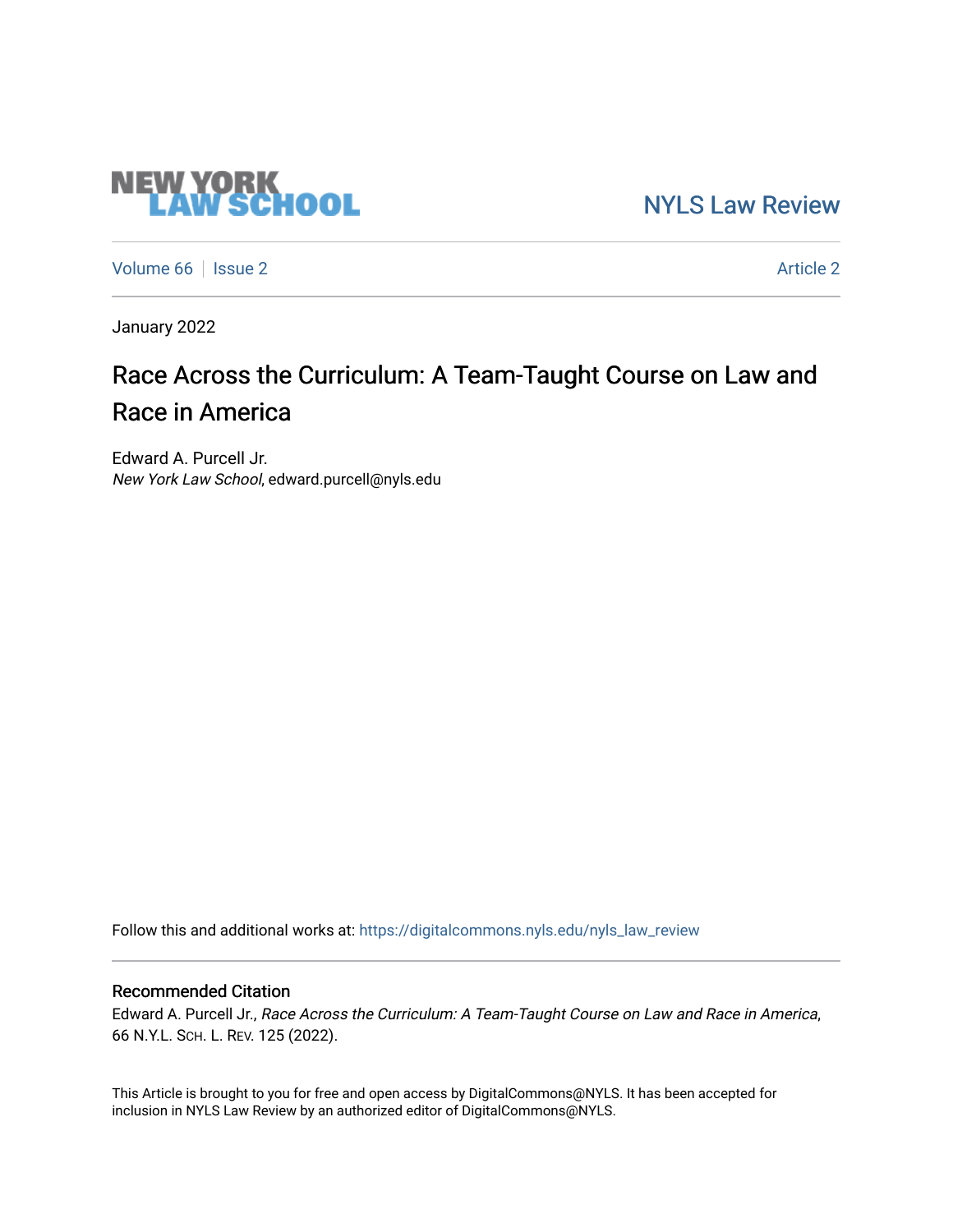VOLUME 66 | 2021/22

EDWARD A. PURCELL, JR.

# Race Across the Curriculum: A Team-Taught Course on Law and Race in America

Introduction

66 N.Y.L. Sch. L. Rev. 125 (2021–2022)

ABOUT THE AUTHOR: Joseph Solomon Distinguished Professor, New York Law School. J.D. Harvard Law School, 1979; Ph.D. University of Wisconsin, 1968; M.S. University of Kansas, 1964; A.B. Rockhurst College, 1962.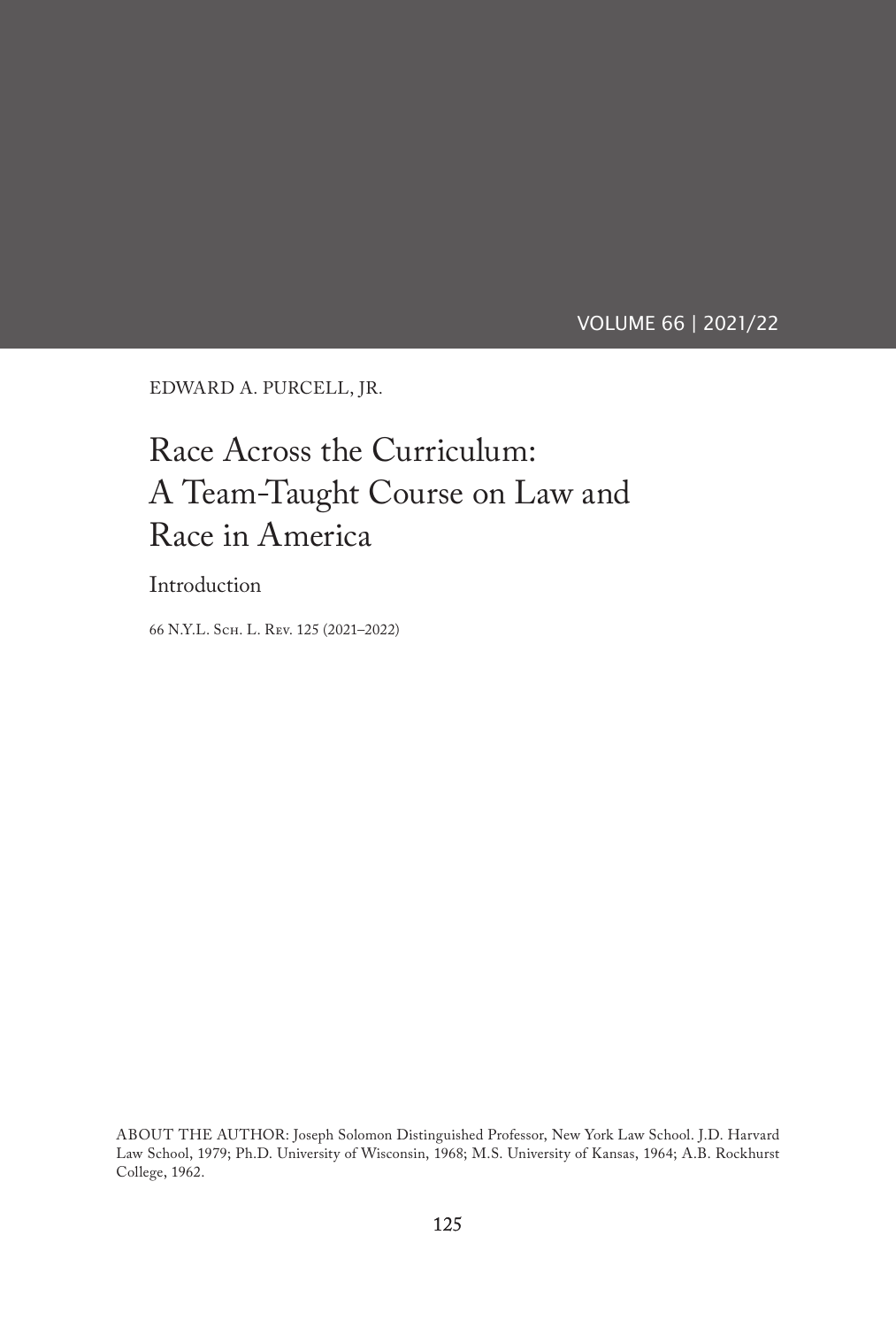#### I. INTRODUCTION

Faculty members at New York Law School have long been moved by the continuing problems of race relations in America and by questions of how law and legal education might be able to contribute to their amelioration.1 During the 2015– 2016 academic year, a group of more than twenty members of the NYLS faculty began a cooperative project to develop a new kind of team-taught course that would allow us to join together in exploring those problems and attempting to answer those questions. After two years of discussions and preparations we were ready to begin offering a course entitled "Race, Bias, and Advocacy" (RBA) in the fall 2017 semester, and in the fall 2022 semester we will be presenting the course in its sixth iteration.

Our hope is that the course we developed will provide a step in enabling us and our students to engage more effectively with race-related problems and ultimately produce better informed teachers and more skilled practicing lawyers.2 We designed the course both to encourage participating faculty members to deepen their own understanding of the role that race has played in the various legal fields in which they are specialists and to spark practical insights that would better prepare our students to deal with racial issues in the many different roles they might play in law, politics, and government. Drawing on the widest possible range of sources—not just cases and statutes but also memoirs, historical studies, social theories, empirical research, and the personal experiences of teachers and students—the course is also intended to encourage frank and vigorous discussion while at the same time ensuring a safe space for those who may feel for whatever reason uncomfortable or marginalized. Equally, the course is intended to give both students and teachers an opportunity to consider the most effective ways that law and lawyers might begin to address racial issues and help alleviate racial biases and inequalities in our society.

In addition, we also hope that the course may help lead American law schools to fill a gap that often exists in their curricula. Many or most schools offer courses on race that are defined relatively narrowly by doctrinal fields, historical periods, or jurisprudential theories. Rarely do such courses focus on the ways in which race is embedded in our daily lives, in law and the legal system, and in the everyday practice of law across the spectrum of professional work. Even more rarely do they try to address those critical legal and social realities by drawing on the collective knowledge and diverse experiences of faculty members who specialize in a wide range of legal fields.

<sup>1.</sup> Ever since the murder of George Floyd in May 2020, there has been a resurgence of the Black Lives Matter (BLM) movement and a sharply increased interest in the impact of racism in America and its role in the law. Teachers and scholars at all levels of American education have responded with an explosion of ideas about how to study, teach, and deal with issues of race relations in the United States. We hope that this collection of essays, together with those many other contributions, can be a worthwhile supplement to this general effort.

<sup>2.</sup> For introductory material on the subject of race in the law and law schools, see, for example, Erin C. Lain, *Racialized Interactions in the Law School Classroom: Pedagogical Approaches to Creating a Safe Learning Environment*, 67 J. Legal Educ. 780 (2018); Jean Koh Peters & Susan Bryant, *Talking About Race*, *in* Transforming the Education of Lawyers 375–410 (Susan Bryant et al. eds., 2014). For more general information on race in the United States, see Afr. Am. Pol'y F., https://www.aapf.org/ (last visited Apr. 27, 2022).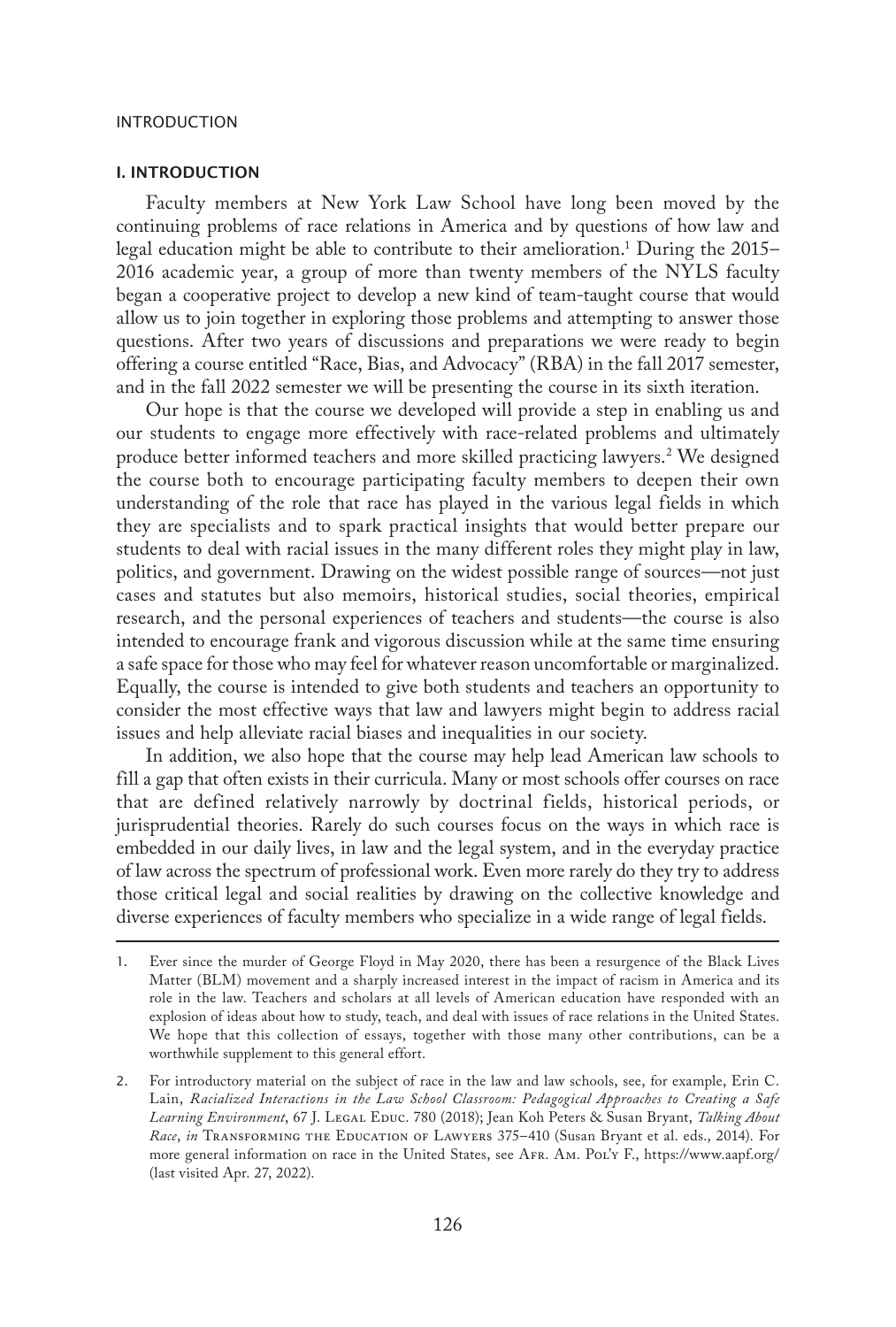This Issue is intended to accomplish two goals. The first is to describe what we consider an innovative intellectual and pedagogical project and to outline the nature of the specific course that the project generated. We hope that this might inspire colleagues at other schools to develop their own similar team-taught courses that address the complex problems of racial bias and inequality—or one or more of the many analogous problems that stem from other kinds of prejudice, inequality, and discrimination—that exist in contemporary America.<sup>3</sup>

The second goal is to describe the content and approach employed in some of the class sessions in the course and to suggest some potential starting points for planning similar courses. The essays within this Issue are meant to illustrate some of the subjects and approaches that might be adopted in such a course.4 They are experimental models that represent our continuing efforts to break new ground in broadening and deepening the discussion of race and the law for teachers and students. Each of these contributions is designed to provoke further participatory explorations by asking probing questions and encouraging student and faculty exchanges on difficult subjects. We hope that each essay will increase awareness of the intertwined connections that exist between race and law and inspire creative thinking about possibilities for both social and legal change in the future.

This Introduction is intended to serve the first of these two goals and the individual essays that follow are intended to serve the second.

## II. THE NATURE OF THE RACE, BIAS, AND ADVOCACY PROJECT

The relationships that exist between "law" and "race" in America are complex and changing, and they vary on any number of levels. One of those levels involves the very meaning of the word race itself. Changing and varied concepts of race together with the increase of ethnic, religious, linguistic, and cultural diversity in the American population profoundly complicate the overall issue of race in America.<sup>5</sup>

<sup>3.</sup> We are aware of two somewhat similar courses offered at other law schools. One, for example, is at the University of Denver Sturm College of Law, and addresses racial issues. *See* Alexi Nunn Freeman & Lindsey Webb, *Positive Disruption: Addressing Race in a Time of Social Change Through a Team-Taught, Reflection-Based, Outward-Looking Law School Seminar*, 21.2 U. Pa. J.L. & Soc. Change 121 (2018). The American Bar Association also in 2022 mandated curricula "on bias, cross-cultural competency, and racism." REVISED STANDARDS FOR APPROVAL OF LAW SCHOOLS (SECTION OF LEGAL EDUC. & Admission to the Bar, Am. Bar Ass'n 2022).

<sup>4.</sup> Our course includes a number of additional topics, and countless other topics could be incorporated, some of which we hope to add to the course in the future. One such topic, for example, is intellectual property law where prior practices often exploited Black performers and where currently the concept of "race" itself is making a formal comeback as an explicit categorization in pharmaceutical patent applications. *See* Jonathan Kahn, *Revisiting Racial Patents in an Era of Precision Medicine*, 67 Case W. Rsrv. L. Rev. 1153 (2017); K.J. Greene, *Intellectual Property at the Intersection of Race and Gender: Lady*  Sings the Blues, 16 Am. U. J. GENDER, Soc. Pol'y & L. 365 (2008).

<sup>5.</sup> *See, e.g.*, Ariela J. Gross, What Blood Won't Tell (2008); Robert S. Chang, Disoriented (1999); Ian F. Haney López, Racism on Trial (Harvard Univ. Press 2003); Elizabeth M. Iglesias, *Identity, Democracy, Communicative Power, Inter/National Labor Rights and the Evolution of LatCrit Theory and Community*, 53 U. Miami L. Rev. 575 (1999). In 2014, the *Journal of Critical Mixed Race Studies* began publication, highlighting the expansion of scholarly inquiries into the nature, extent, and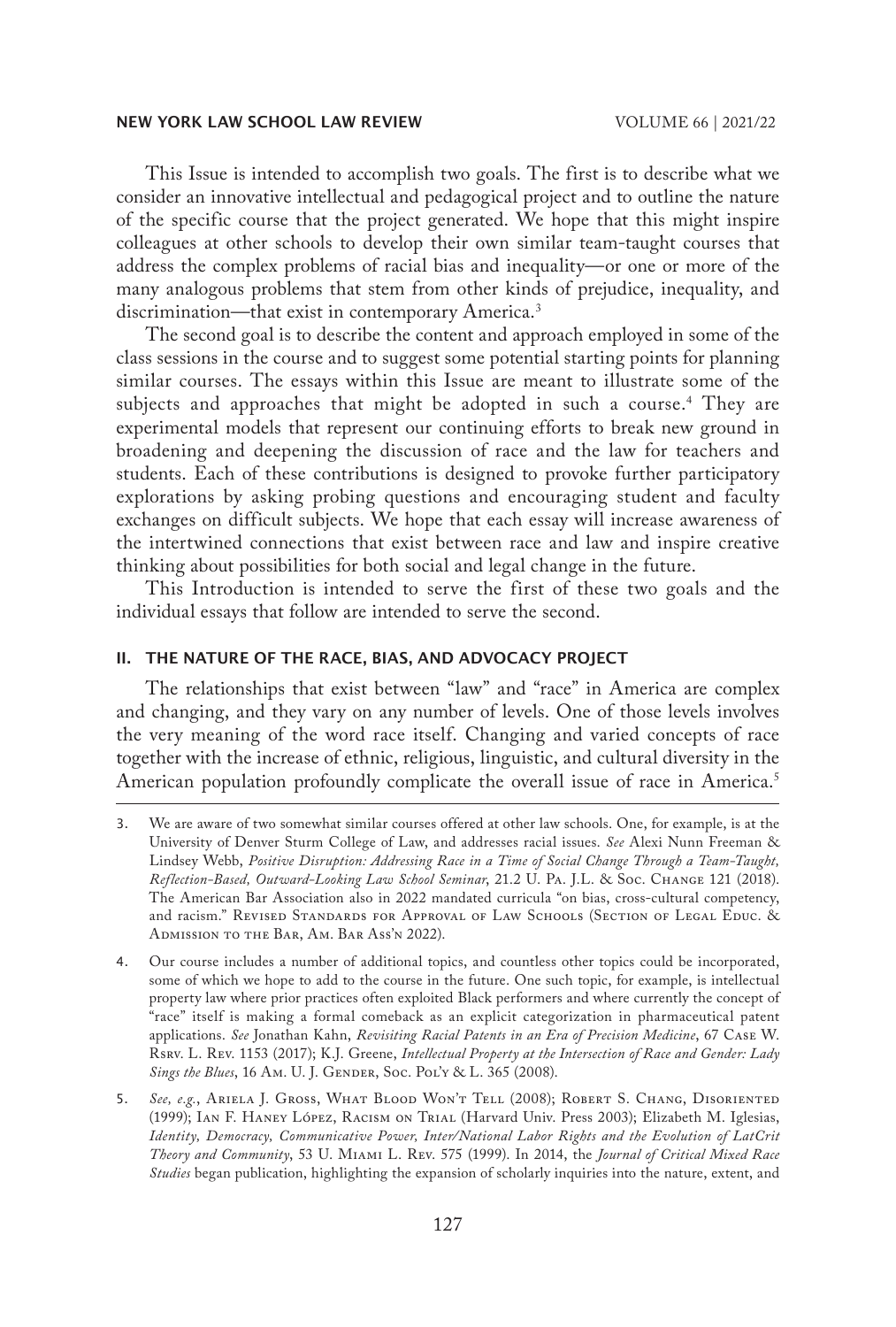Indeed, the growing recognition of the diversity that marks different ethnic and national origin groups that have commonly been lumped together as "Hispanic," "Latinx," or "persons of color" suggests another fascinating subject for detailed study. Thus, innumerable variations of a course on law and race are possible and desirable.<sup>6</sup> For relatively well-known historical reasons and the continuing press of present-day controversies, however, the idea of race in America often invokes images of a "Black/ white" dichotomy, and the participants in the RBA project decided to focus for the most part on that more specific race-based issue.

Another of the different levels in the relationship between law and race involves the countless number of fields and sub-fields of law that exist and the multiplying range of specific and often highly technical legal areas that are marked by their own distinctive issues, doctrines, assumptions, and practices. The course at NYLS began with the basic idea that it would be particularly valuable to draw together a group of faculty members from such widely varied fields in a cooperative intellectual effort, each participant exploring in his or her respective field two common and complexly related issues: the impact of race on law and the impact of law on race. The idea was to encourage teachers to develop new and sharper insights into their own special fields and to share their findings—however compatible or conflicting they might prove to be—with one another and with their students.

The course that resulted seeks to explore three basic hypotheses as they apply in those many different legal fields. The first is that the "neutral" and "colorblind" nature of the formal law does not necessarily mean that the law is always and invariably neutral and colorblind in terms of its sources, content, applications, and consequences. There are many fields of law where race is never formally mentioned and is not recognized in the issues, concepts, principles, and doctrines that define each field's content. Nonetheless in point of fact, race may be a relevant and perhaps even a highly significant factor in terms of the implicit assumptions, standard operations, and practical consequences of the law in those fields.

The second hypothesis is that whatever relationships exist between law and race in those many distinctive legal fields are likely to differ from one another in any number of ways. The relationships between law and race, in other words, are not only complex and changing but also likely varied by doctrinal fields and areas of practice. To fully understand the relationships between law and race, then, an examination of many different legal fields followed by thoughtful and informed cross-field comparisons seems essential.

significance of multiracial "mixing" and providing a platform for further work in the area. *See, e.g.*, G. Reginald Daniel et al., *Emerging Paradigms in Critical Mixed Race Studies*, 1 J. CRITICAL MIXED RACE STUD. 1 (2014).

<sup>6.</sup> The law's treatment of Native Americans and Mexican Americans, for example, presents a variety of such problems. *See, e.g.*, Carole Goldberg, *What's Race Got to Do With It?: The Story of* Morton v. Mancari, *in* Race Law Stories 237–72 (Rachel F. Moran & Devon W. Carbado eds., 2008); Ian F. Haney López & Michael A. Olivas, *Jim Crow, Mexican Americans, and the Anti-Subordination Constitution: The Story of* Hernandez v. Texas, in RACE LAW STORIES, *supra*, at 273-310.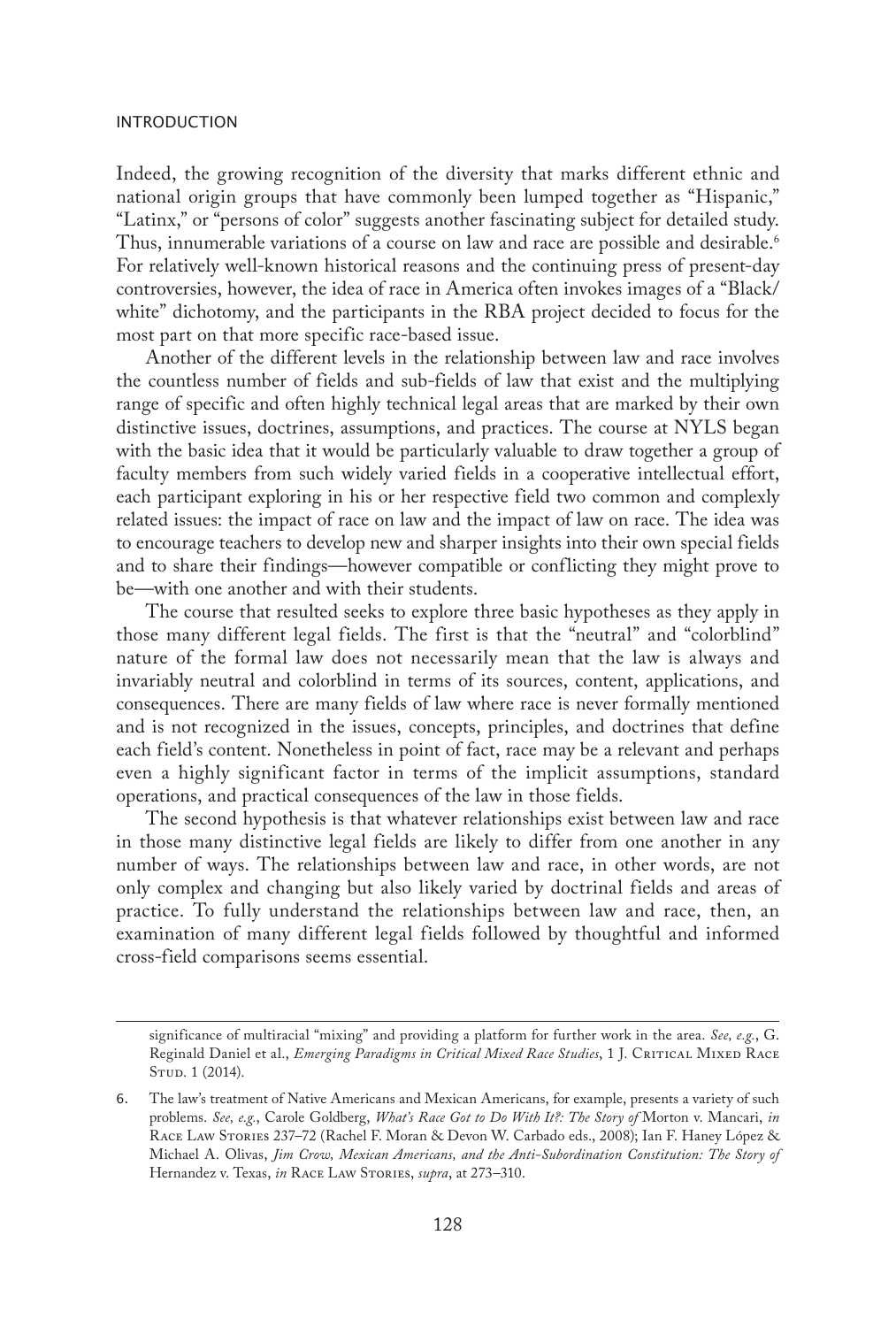The third hypothesis is that the complex problems of law and race in America exist in large part because of certain underlying structures, conditions, assumptions, and practices that are embedded in our society. Thus, a broad and inclusive approach that addresses all manners of social, psychological, political, and cultural factors is also necessary. The more we understand the relationships between law and its surrounding social context, the better able we will be to direct our efforts to mobilize the law and help bring about beneficent change.

Thus, we believe that this course promises a variety of advantages to law professors and students. It poses fascinating intellectual challenges, encourages new and illuminating scholarly research, promotes substantial and stimulating intrafaculty and faculty-student cooperation, and enables teachers to bring exciting new possibilities and practical insights to their students. It gives faculty members whose fields do not formally address racial issues the opportunity to explore their fields with fresh eyes, adding a potentially incisive new social focus to their thinking that may reveal ignored or wholly unrecognized connections between race and the law in their areas of expertise. This effort promises to increase the awareness of faculty and students about the facts of racial bias and their legal significance, even when those facts may be invisible to both casual observation and the formal law.

Further, by identifying the existence of racial bias and inequality in their varying forms and tracing their impact in many diverse fields, the course highlights the ways in which such biases and inequalities become mutually reinforcing and compound their deleterious consequences in daily life. Housing discrimination, for example, contributes to numerous other race-based disadvantages that affect other areas of life including schooling, employment opportunities, access to health care, availability of consumer facilities, and community relations with the police. All of those complex consequences and interrelationships suggest, in turn, the need for varying kinds of legal remedies in different legal fields and for broader remedies that would work across a wide range of fields.

#### III. THE NATURE OF THE RACE, BIAS, AND ADVOCACY COURSE AT NYLS

The Race, Bias, and Advocacy course at NYLS examines whether and to what extent race and racial factors help shape the contours of the law and influence the operations of the American legal system. Although cases, statutes, treaties, and constitutional provisions are surely relevant, the course does not focus primarily on the formal rules of law as such but rather on the social sources, technical operations, and practical consequences of those rules. It seeks to examine whether and to what extent unacknowledged racial factors influence contemporary processes, doctrines, and results in a range of legal fields that, on their face, do not have explicit or apparent racial content or significance.

The course interrogates the relationships that exist between race and law not only where race is or may be an intentional source of unequal justice but also where unequal justice arises from inequalities whose ultimate sources lie outside the formal law—the implicit, structural, institutional, psychological, and cultural biases that are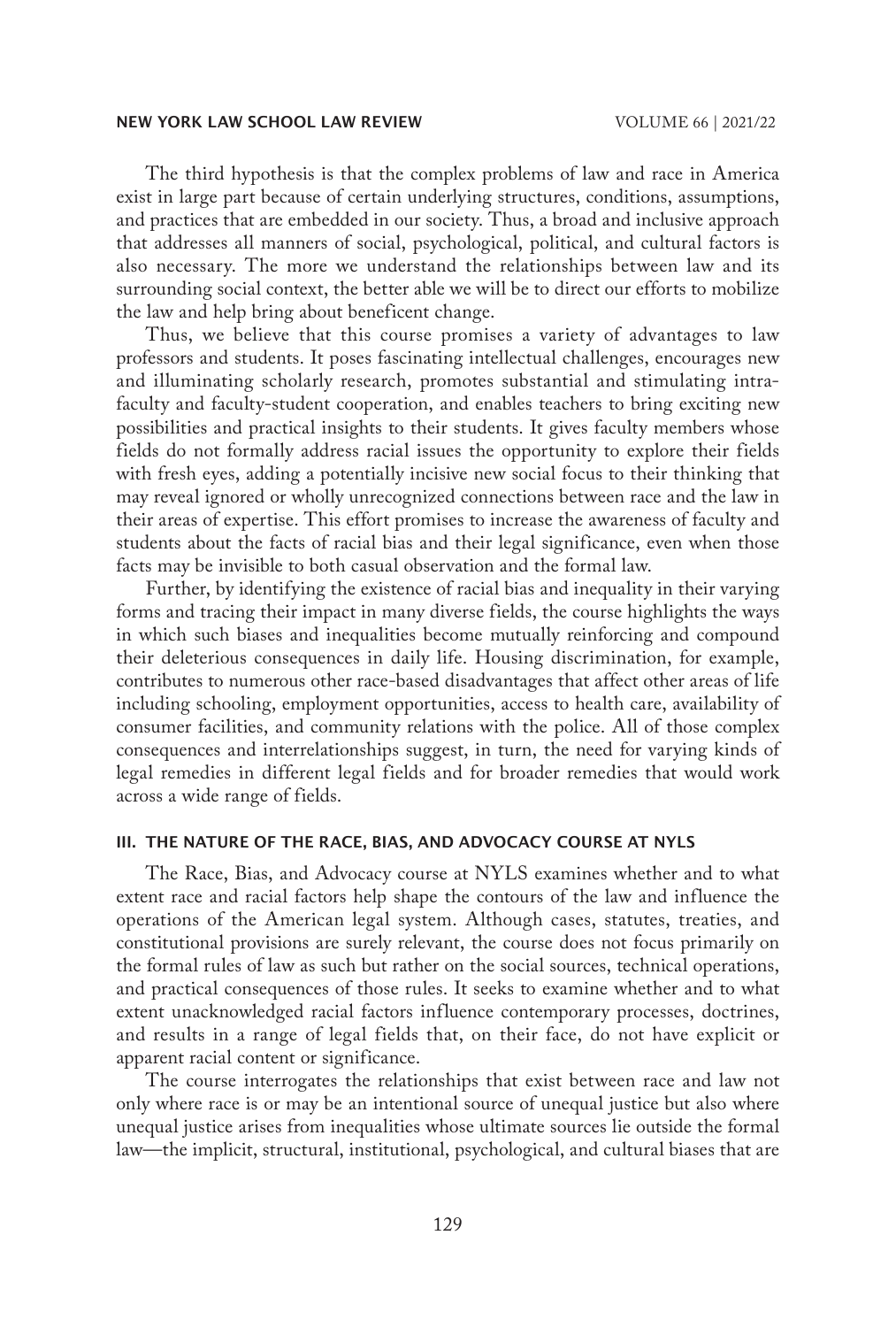embedded in American society and that help to shape understandings and interpretations of the formal law. Such biases are or may be found to operate in some part on any or all actors in the legal system like judges, jurors, lawyers, prosecutors, witnesses, or litigants.7 Thus, the course explores both the social structures and conditions that underlie such biases and the formal legal doctrines and practices that reflect, instantiate, or give effect to those biases.

Consequently, the course does not focus on either the history of race relations in America or the substantive law that explicitly addresses race and racial issues. It is not designed to duplicate substantive courses that address such subjects as constitutional equal protection, anti-discrimination laws, or general legal history. Instead, its focus is on the formal law's sources, operations, and consequences—that is, on the way that the American legal system actually functions. This includes examining what lawyers can do in their everyday practice to recognize and deal effectively with continuing situations where racial bias of one kind or another is or may be influencing the legal system.

By exploring these issues, the course seeks to prepare students to deal more effectively with a variety of practical lawyering problems. These include the kinds of difficulties they will likely encounter in representing diverse clients in a variety of fields, as well as their professional and ethical obligations as lawyers working to improve the law and legal institutions whether they are acting as lawyers, legislators, judges, planners, government officials, social activists, or policymakers.

Much of the course explores the role of lawyers as advocates in all the varying roles they fill. Because lawyers must make choices in dealing with every problem they face, they must often deal in some ways, consciously or not, with racial issues, express or implicit. While individual classes in the course can naturally cover only limited aspects of their topics, they seek to address potential choices that lawyers face involving the practical operations of both our legal system and our society. That surrounding context shapes the work of lawyers and the options available to them, but it does not necessarily determine the nature of the choices they can make. Contexts also create alternatives, and the course is designed to help students learn about choosing among those possible alternatives, just as lawyers from the nation's beginning—with widely varying, practical goals—made their own choices, many of which they successfully embedded in the law and some of which remain with us today.

More particularly, then, the course raises and explores five critical questions:

- 1. Whether, how, and to what extent does race shape or influence the law and the legal system?
- 2. Whether, how, and to what extent does law shape or influence attitudes and assumptions about race?

<sup>7.</sup> See, for example, Edward A. Purcell, Jr., *Exploring the Interpretation and Application of Procedural Rules: The Problem of Implicit and Institutional Racial Bias*, 169 U. Pa. L. Rev. 2583 (2021) and the sources cited therein.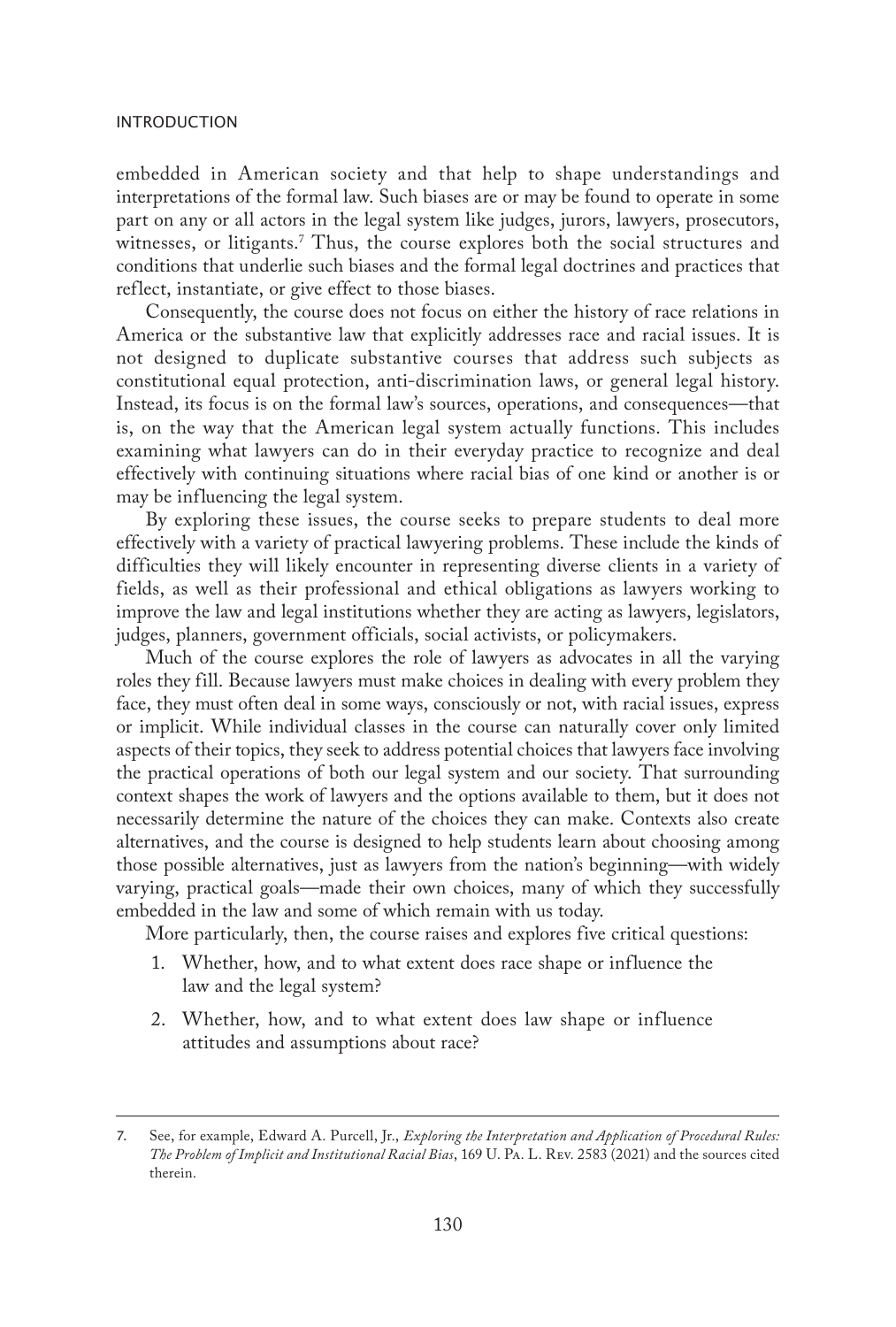- 3. Whether, how, and to what extent does the law in different substantive areas cause, encourage, or allow differential racial consequences?
- 4. Whether, how, and to what extent does the principle of "neutral" and "colorblind" law either prevent racial discrimination or help mask and facilitate it?
- 5. How, to what extent, and in what ways do lawyers confront racial issues in their practice, and how should they respond to the many race-related problems and challenges they are consequently likely to face?

# IV. THE ORGANIZATION, STRUCTURE, AND CONTENT OF THE RACE, BIAS, AND ADVOCACY COURSE AT NYLS

The Race, Bias, and Advocacy course incorporates a meaningful role for as many faculty members as possible, and to date more than thirty of us have participated in one or more of its iterations. As currently structured, one faculty member serves as the course supervisor who is responsible for course administration, attending and moderating all class meetings, preparing and grading two midterm exams, and computing final grades. The other participating faculty members, sometimes singly and sometimes in pairs, prepare and lead at least one class session. Sometimes participants invite one or more outside guests with expertise in the subject under discussion to join their class session.

The demands of the course on students are quite heavy, and as a result in 2019 the Law School changed the credits given from two to three. In addition to relatively heavy reading requirements, students are assigned three separate and substantial writing assignments: two take-home exams and one extensive research paper. The two take-home exams (given in the sixth and thirteenth weeks and due in class the following week) require the students to write six-page essays responding to difficult, analytical questions based on the course readings and class discussions. The research paper requires students to select and work with one of the participating faculty members,8 submit outlines and drafts as assigned by the advisors, and complete a minimum twenty-five-page research paper by the last day of the semester's examination period.

Grading is determined as follows. The course supervisor grades the two takehome exams and gives credit for classroom contributions. The research paper is graded by the student's faculty advisor and reviewed by a team of three other participating faculty members. The grade that the faculty advisor gives to the paper is presumptively the final grade on it, and the review team makes changes only to ensure basic uniformity in the grading standards for the class as a whole. In computing final grades the research paper counts for 50 percent, the take-home exams for 20 percent each, and class participation during the semester for 10 percent.

<sup>8.</sup> No one faculty member may serve as advisor to more than two students.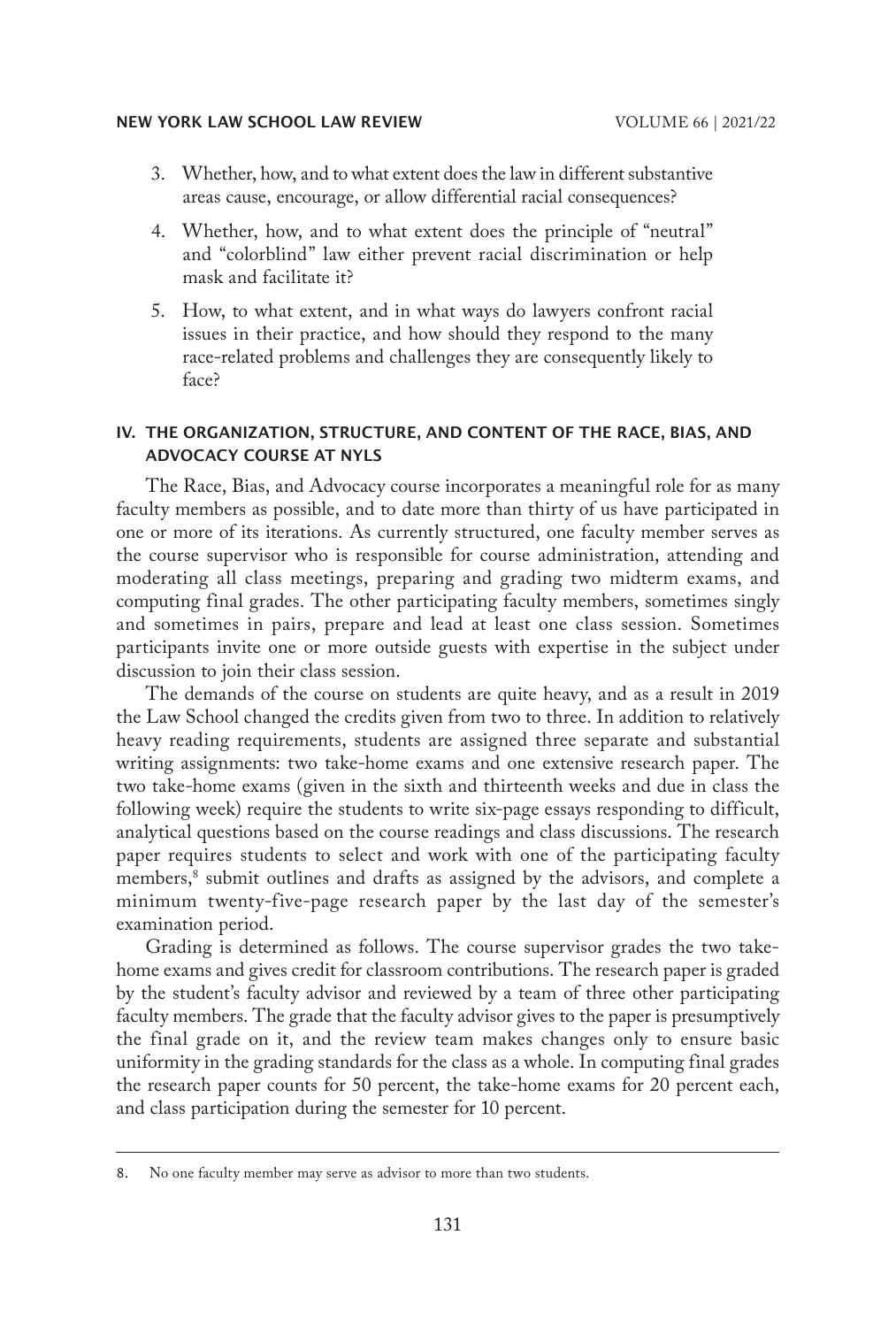The course itself is divided into two basic parts. The initial part of the course is designed to introduce students to some basic concepts and theories about race, bias, and the law, and the second is designed to explore the relationships between race and law in a variety of specific legal fields. All individual classes include appropriate supplementary reading assignments and other materials, and many use simulations and practical exercises of various kinds.

#### *A. Part I: History, Theory, and Empirical Groundings*

The first part of the course is covered in three class sessions. The first examines various types of racial bias, their impact on law and legal practice, and potential solutions for resulting inequalities. Reading assignments deal particularly with the concept of implicit bias, and students are sometimes asked to complete a personal assessment for implicit racial bias prior to class and discuss those assessments during class.<sup>9</sup>

The second class focuses on some of the ways that race influences the law in practice while, at the same time, remaining for the most part "invisible" to the formal law. It shows how facially discriminatory racial concepts and rules have disappeared from American law but raises the question of whether, to what extent, and in what ways discriminatory attitudes, concepts, and values involving race continue to lurk within contemporary legal formalities and influence the shape of legal doctrines and the operations and results of legal processes.

The third class examines ideas that have been advanced to explain enduring racial inequalities. It considers the strengths and weaknesses of explanations suggested by contemporary empirical research and asks whether and how knowledge of these theorized mechanisms could be useful to lawyers committed to addressing racial inequality. In this third class, student teams also consider case studies of different situations that a civil rights/activist lawyer might encounter. The students then prepare to discuss the extent to which persistent racial inequality is or may be involved in each situation and how they might plan to remedy the results of that inequality.

# *B. Part II: Specific Fields of Law and Practice*

The second part of the course is devoted to exploring the relationship between race and law in specific legal areas or fields. The fourteen-week structure of the semester system should mean that the course can cover only eleven specific legal fields in each iteration, but so far in its first five years it has addressed in changing combinations a total of sixteen separate subjects.10 In the individual classes, the specific topics covered and the specific teaching techniques employed have evolved over the years, but all have retained the course's focus on the problems of race and law.

<sup>9.</sup> Project Implicit, https://implicit.harvard.edu/implicit/selectatest.html (last visited Apr. 30, 2022) (review "Preliminary Information" before scrolling to bottom of page and clicking "I wish to proceed" and then choose "Race IAT").

<sup>10.</sup> When participating faculty members retire or take leave, other faculty members, including newly appointed members, are invited to join the course and develop their own new classes.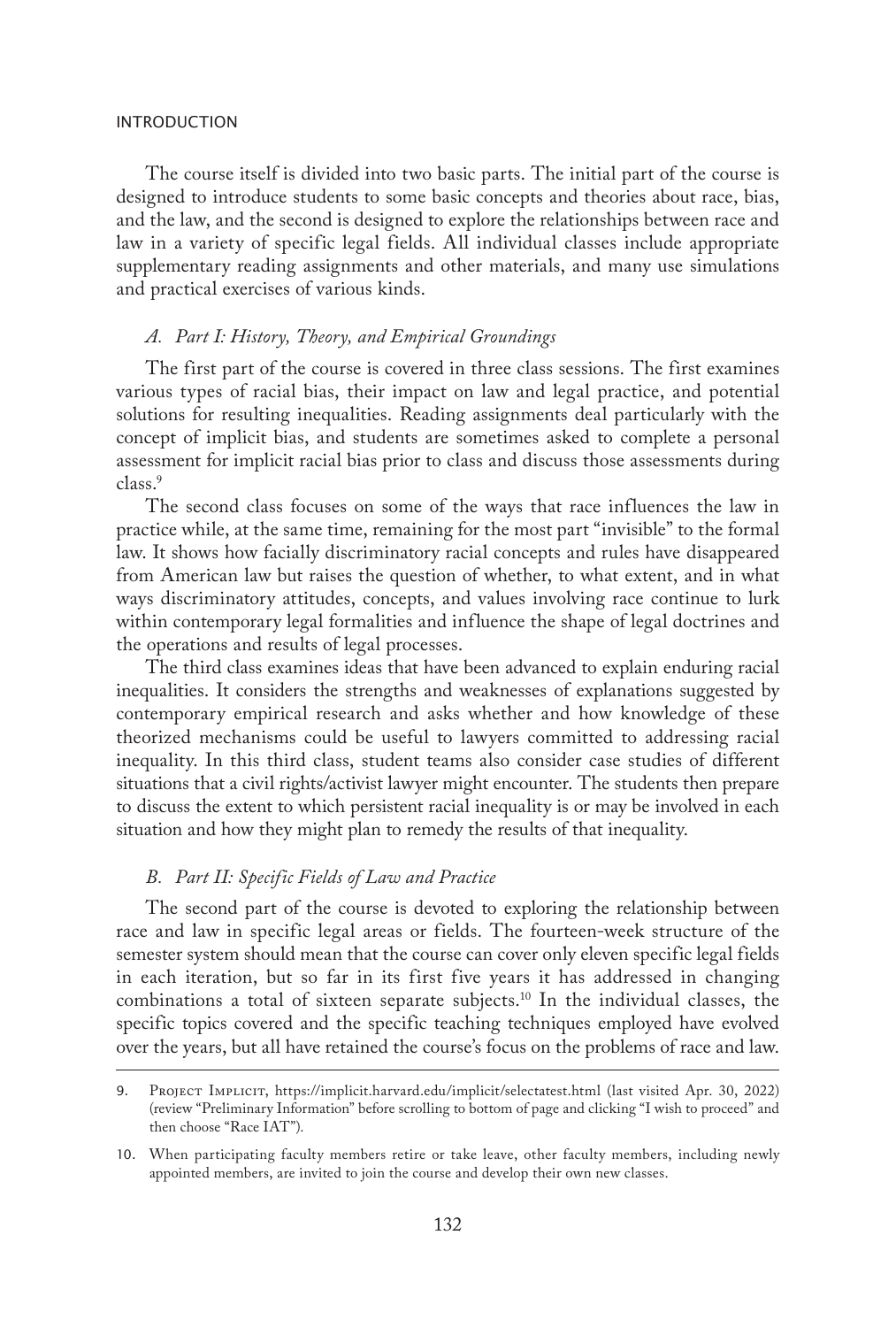- 1. *Housing*. The Housing class discusses the extent of overt racial discrimination that existed during the early decades of the twentieth century, traces the passage of civil rights legislation on housing, and considers the difficulties of challenging apparently neutral land-use regulations that both confirm and encourage the continuance of segregated housing patterns.
- 2. *The Internet and Big Data*. The Internet and Big Data class discusses the increasing number of "automated" decisions that affect daily life—credit scores, access to credit, behavioral ad-targeting, parole and sentencing determinations, allocation of police resources, and so forth. It considers the use of complex algorithms and large data sets on the Internet and examines the extent to which the data feeding these artificial intelligence tools often result in race- and gender-based discrimination.
- 3. *The Tax System*. The Tax System class considers the racial, economic, and gender identities of taxpayers and the biases that operate through tax benefits such as low capital gains tax rates, bonuses in the joint return for married taxpayers, the home mortgage interest deduction, and the gift tax exclusion. It considers the fact that taxpayers of color are substantially less likely to be able to use many tax benefits and it suggests that in the zero-sum world of tax burdens, people of color are, in turn, subsidizing the federal budget.
- 4. *Special Education*. The Special Education class reviews statistics showing that students of color are disproportionately represented in special education populations and asks whether, how, and to what extent racial bias played a role in those results. Students consider various hypothetical situations involving disproportional racial treatment from the perspective of advocates for both parents and school districts.
- 5. *Access to Justice*. The Access to Justice class examines racial exclusion, discrimination, implicit bias, and underrepresentation in limiting access to the justice system. It considers the role of such factors as the doctrine of standing, methods of jury selection and exclusion, rules and practices that restrict or deny access to counsel, disparate impositions of costs and fees, and the underrepresentation of minorities in the legal profession, bar associations, and judiciary.
- 6. *Criminal Law Enforcement*. The Criminal Law Enforcement class focuses on the Fourth Amendment and the law and practical realworld consequences of stop and frisk policies, giving particular attention to New York City's stop and frisk policy carried out by the city's police department as its agent and held unconstitutional by a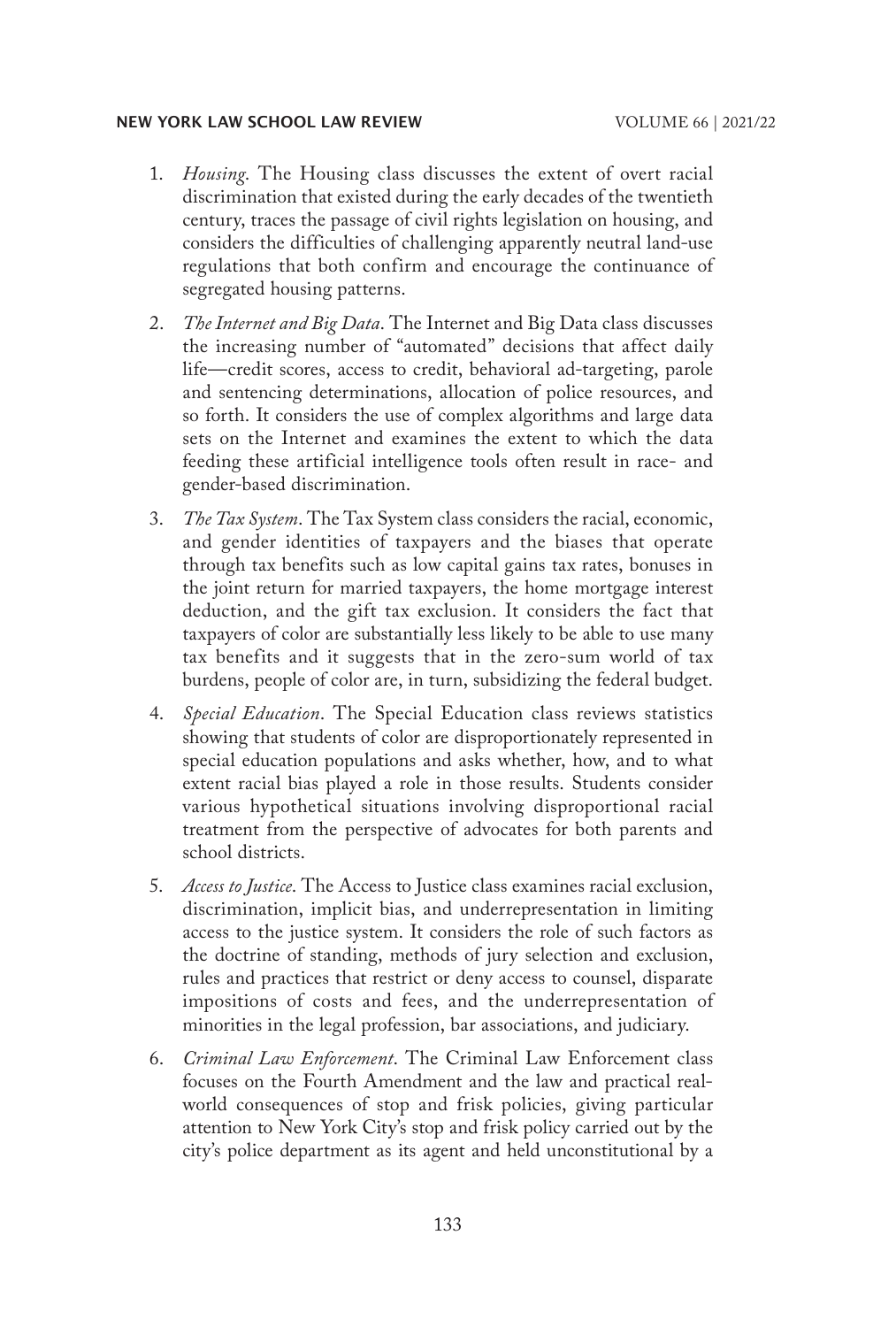federal judge in 2013.11 It also explores the impact of stop and frisk on both individuals and communities, the extent to which the practice is used disproportionately against Blacks and Latinos, the law that governs the police power to restrain people's liberty (by stopping them) and invade their privacy (by frisking them), and what lawyers and other advocates can do to effect meaningful change.

- 7. *Criminal Prosecution*. The Criminal Prosecution class considers how the race of a victim and the accused may affect the outcome of a criminal case. It focuses on the prosecutor's role in promoting racial justice in the community and on measures available to combat implicit bias. In particular, it examines the role of prosecutorial discretion, the potential for implicit bias at various stages of a proceeding, problems of eyewitness misidentification with an emphasis on cross-racial misidentifications, racial bias in jury selection, and the impact of race in formulating trial strategies.
- 8. *Corporate Law*. The Corporate Law class surveys four areas of controversy in corporate law related to race, democracy, and diversity. The first area examined involves the way that the corporate form has historically been instrumental in transferring land and wealth to elite white investors; the second area covers recent legal initiatives mandating greater diversity on corporate boards of directors; the third area discusses efforts to achieve greater corporate workplace diversity and inclusion, especially through shareholder movements; and the fourth area concerns the issue of corporate political speech in response to the spread of voter suppression laws.
- 9. *Immigration Law*. The Immigration Law class addresses race and other social factors affecting immigration law and the ways in which the government relies on "suspect classifications," supposedly designed to protect racial and ethnic minorities, to actually reject discrimination claims of certain immigrant groups. The class focuses on the law which has a disparate impact on communities of color and Muslims and the way it affects lawful immigrants, temporary visa holders, and even citizens.
- 10. *Family Law*. The Family Law class examines child welfare systems intended to help children who have experienced abuse or neglect. It examines the significant racial and socioeconomic disparities in these systems throughout the country, including reports of abuse and neglect of children placed in foster care. It provides an introduction to child welfare law, proposals for addressing explicit and implicit bias, and the various roles attorneys play in related proceedings.

<sup>11.</sup> *See* Floyd v. City of New York, 959 F. Supp. 2d 540 (S.D.N.Y. 2013).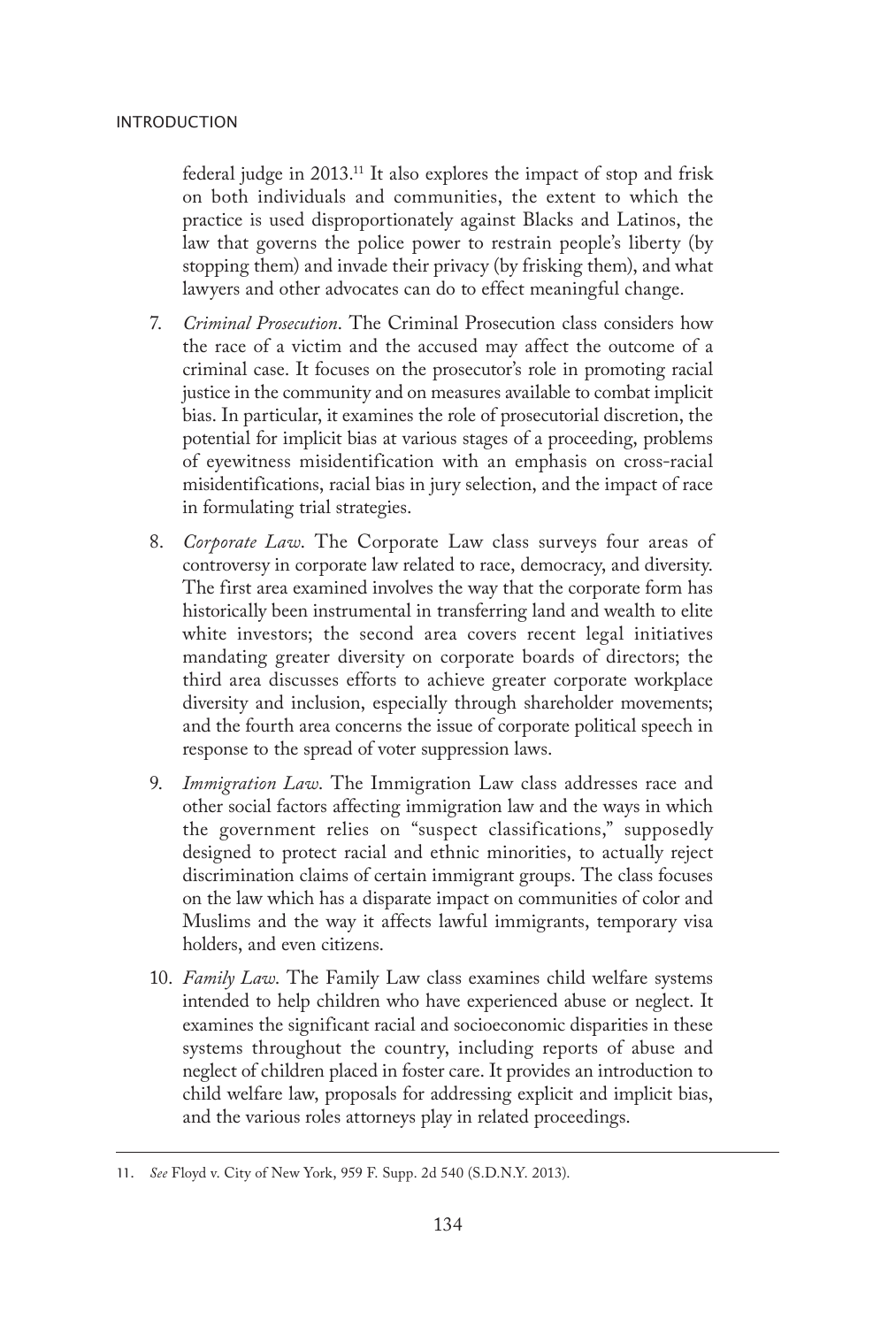- 11. *Processes of Negotiation and Settlement*. The Processes of Negotiation and Settlement class discusses the effects that race has on settlement offers and ultimately on the kinds of deals that are made in negotiation or that follow from failures in negotiation. After reviewing the findings of research about the role of bias in negotiating, the class engages in an in-class negotiation exercise.
- 12. *The Legal Profession*. The Legal Profession class considers the history and impact of racism in the legal profession. It focuses on how difficult it has been for certain groups to enter the profession and the barriers, both explicit and race-neutral, that exist. It considers how those barriers have prevented Black Americans (and other groups) from entering the profession, and how various barriers have prevented them from obtaining influential and leadership positions.
- 13. *Cross-Cultural Lawyering*. The Cross-Cultural Lawyering class discusses problems created by the fact that lawyering is commonly cross-cultural in the sense that no two people share the exact same set of experiences and cultural assumptions. Students are asked to identify the various cultures and cultural assumptions that influence them, and the class seeks to identify and develop practical techniques and habits to use as lawyers in their everyday interactions with clients.
- 14. *Legal Education*. The Legal Education class focuses on how race, implicit bias, and power dynamics affect legal education and the learning that takes place in the law school classroom. It addresses the ways in which law schools inculcate in students the language of law and power as well as the often unconscious racial and gender assumptions that lie behind much law school pedagogy.
- 15. *Judicial Decision-Making*. The Judicial Decision-Making class considers the likelihood that judges, like other human beings, may harbor racial biases. These biases can cause judges to treat non-white criminal defendants and others different than white defendants and to resolve legal disputes in a discriminatory fashion.
- 16. *Anti-Racist Tools for Criminal Defense Advocacy*. The Anti-Racist Tools for Criminal Defense Advocacy class considers methods of disrupting the ideologies and routinized processes that generate systematically-biased criminal justice outcomes. It explores a number of tools and concepts that defense lawyers can use to counteract implicit biases—beginning with their own biases—at various stages of the criminal process while also identifying strategies for attacking structural racism through both individual representation and impact litigation.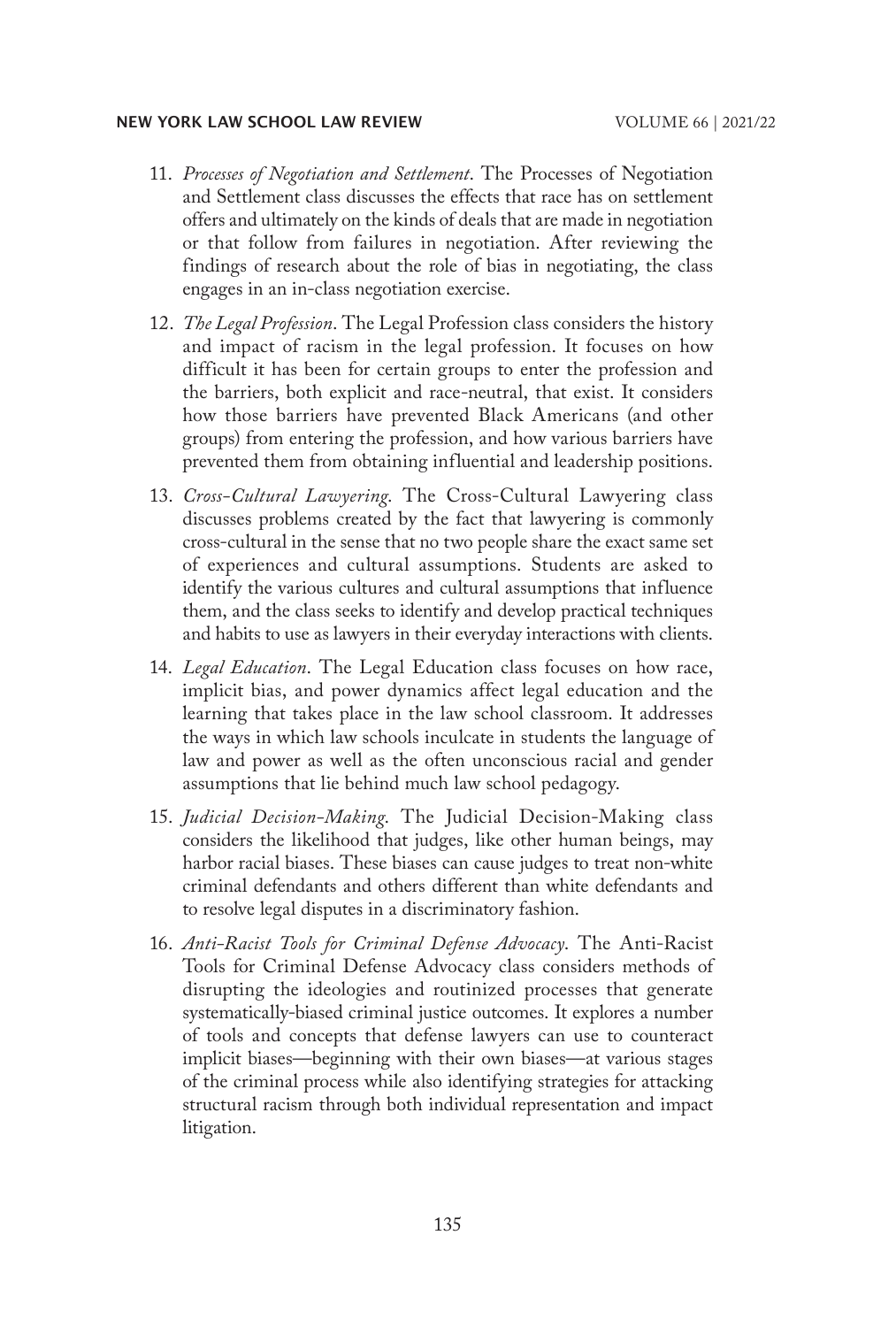#### V. THE OPPORTUNITY FOR SIMILAR COURSES

The basic idea behind the Race, Bias, and Advocacy project could inspire any number of widely varied courses, and any school could pursue one or more similar projects adapted to its own particular resources and the interests of its faculty and students. The idea could readily be applied, for example, to courses focusing on other minority groups or on such social factors as class, gender, and sexual orientation. Indeed, the course could focus on issues involving the interconnectedness of some or all of those factors.12 Similarly, the idea could be applied to any set of legal subjects and fields. The NYLS version obviously touches on many but does not exhaust the topics and approaches that are possible and promising. The fundamental point is that such focused faculty projects and team-taught courses create intellectual excitement, serve profoundly important social goals, and stimulate innovative thinking, teaching, and scholarship.

All that is required to begin such a project is an interested group of faculty members willing to join in such a cooperative, intellectual project. As few as five or six participants could work well. It is likely, moreover, that the development of a successful course would encourage others to join the course in subsequent years. At NYLS, the first iteration of the course drew in four additional faculty members; the second another two; the third and fourth one more each; and the fifth three more. Thus, by the time of its most recent iteration, well over thirty faculty members have participated in the course at one or more of its offerings.

Similarly, the structure of such courses could take any number of forms, and the content could vary widely. There exists a virtually unlimited number of specific legal topics and areas to explore, and a vast range of readings and studies available to provide initial source materials for most of them. Such courses also offer exciting opportunities for incorporating experiential learning techniques into the classroom by the creative development of simulations, practical exercises, and any number of possible cooperative student projects.

At NYLS the course has been a great success on many levels, and we hope to expand and improve it in future years. We believe that it will continue to provide an exciting source of intellectual stimulation, classroom innovation, more sophisticated lawyering, and eventually beneficent social and legal change.

# VI. THE ESSAYS IN THIS ISSUE

The nine essays collected here are designed to explain and develop some of the themes that the Race, Bias, and Advocacy course seeks to explore. They are divided into four Parts.

<sup>12.</sup> *E.g.*, Catherine Powell & Camille Gear-Rich, *The "Welfare Queen" Goes to the Polls: Race-Based Fractures in Gender Politics and Opportunities for Intersectional Coalitions*, 108 GEO. L.J. 105, FORDHAM L. LEGAL Stud. Rsch. Paper No. 3605810 (2020); Kimberlé Crenshaw, *Demarginalizing the Intersection of Race and Sex: A Black Feminist Critique of Antidiscrimination Doctrine, Feminist Theory and Antiracist Politics*, 1989 U. Chi. Legal F. 139 (1989); Kathy Davis, *Intersectionality as Buzzword: A Sociology of Science*  Perspective on What Makes a Feminist Theory Successful, 9 FEMINIST THEORY 67 (2008).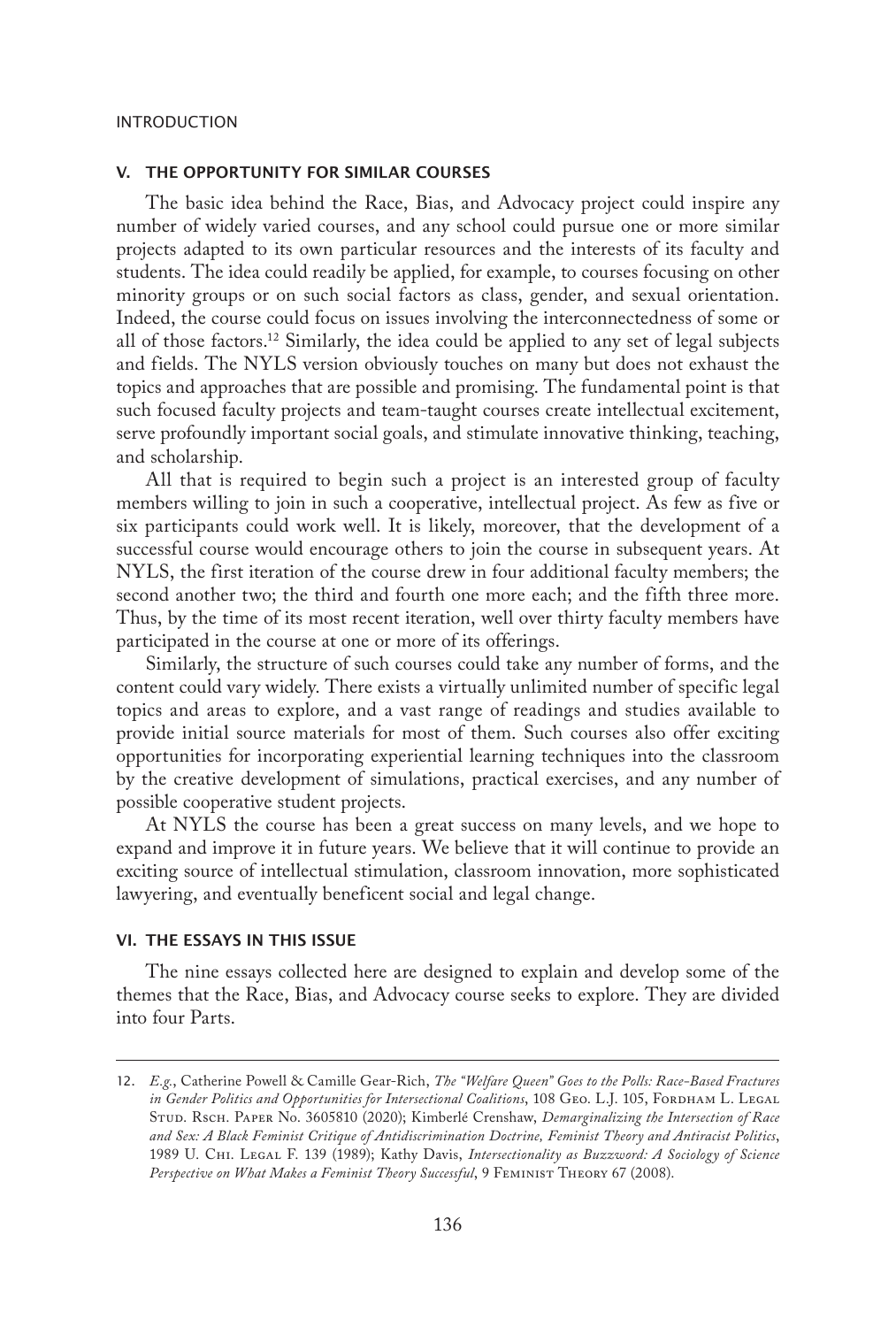Part I contains two essays that explore the basic problem the course addresses: the ways in which race has remained a powerful and discriminatory factor in American law despite becoming formally invisible to it.

In my essay I trace the evolution of the legal visibility of race from the seventeenth to the twenty-first centuries and suggest some of the ways that the contemporary idea that the law is and should be "colorblind" serves to both underwrite and mask continuing racial discrimination and inequalities in the American legal system.13 Frank Munger and Carroll Seron's essay examines the invisible role race plays in continuing to shape the underlying political and social forces that have constructed a legal framework that sustains racial inequality.<sup>14</sup> It argues that these ongoing institutional structures and patterns not only have roots in the past but also create new mechanisms that continue to foster racial bias and white dominance in the law today.

Part II contains three essays that explore the significance of race in specific legal areas. Richard Marsico's essay examines the legislative history of the Individuals with Disabilities Education Act (IDEA) and shows that Congress was well aware of racial discrimination in special education when it passed the IDEA in 1975 and later twice amended the law, but that it also made only limited efforts to address the racial problem.15 The essay then identifies critical racial inflection points where the discretion that local educators exercise over decisions regarding special education and the economic resources that parents need to ensure appropriate educational treatment for their children combine to produce differential racialized outcomes. It concludes by suggesting a number of changes that Congress, school districts, and state and local governments—singly or in combination—could make to reduce the discriminatory impact of race in the operation of special education programs.

Ann Thomas' essay examines the substantial and long-term racial wealth gap that exists in the United States and traces that gap in significant part to the federal tax system.16 The essay explains why and how the federal tax code is colorblind on its face but not in its racial impact. Focusing on racial disparities in homeownership and the benefits that the tax system confers on homeowners, it identifies eight separate tax benefits that have predominantly benefitted whites and shows how those benefits have fostered and entrenched a substantial intergenerational wealth advantage of whites over Blacks. Looking to the tax expenditure budget, it finds that trillions of dollars have been invested in homeownership through this system to the detriment of residential tenants. Further, the essay notes how a variety of other social and institutional factors have long discouraged or prevented Blacks from becoming homeowners and thus being able to take advantage of the benefits the tax system

<sup>13.</sup> Edward A. Purcell, Jr., *Race and the Law: The Visible and the Invisible*, 66 N.Y.L. ScH. L. Rev. 141 (2021–2022).

<sup>14.</sup> Frank W. Munger & Carroll Seron, *Law and the Persistence of Racial Inequality in America*, 66 N.Y.L. Sch. L. Rev. 175 (2021–2022).

<sup>15.</sup> Richard D. Marsico, *The Intersection of Race, Wealth, and Special Education: The Role of Structural Inequities in the IDEA*, 66 N.Y.L. Sch. L. Rev. 207 (2021–2022).

<sup>16.</sup> Ann F. Thomas, *The Racial Wealth Gap and the Tax Benefits of Homeownership*, 66 N.Y.L. Scн. L. Rev. 247 (2021–2022).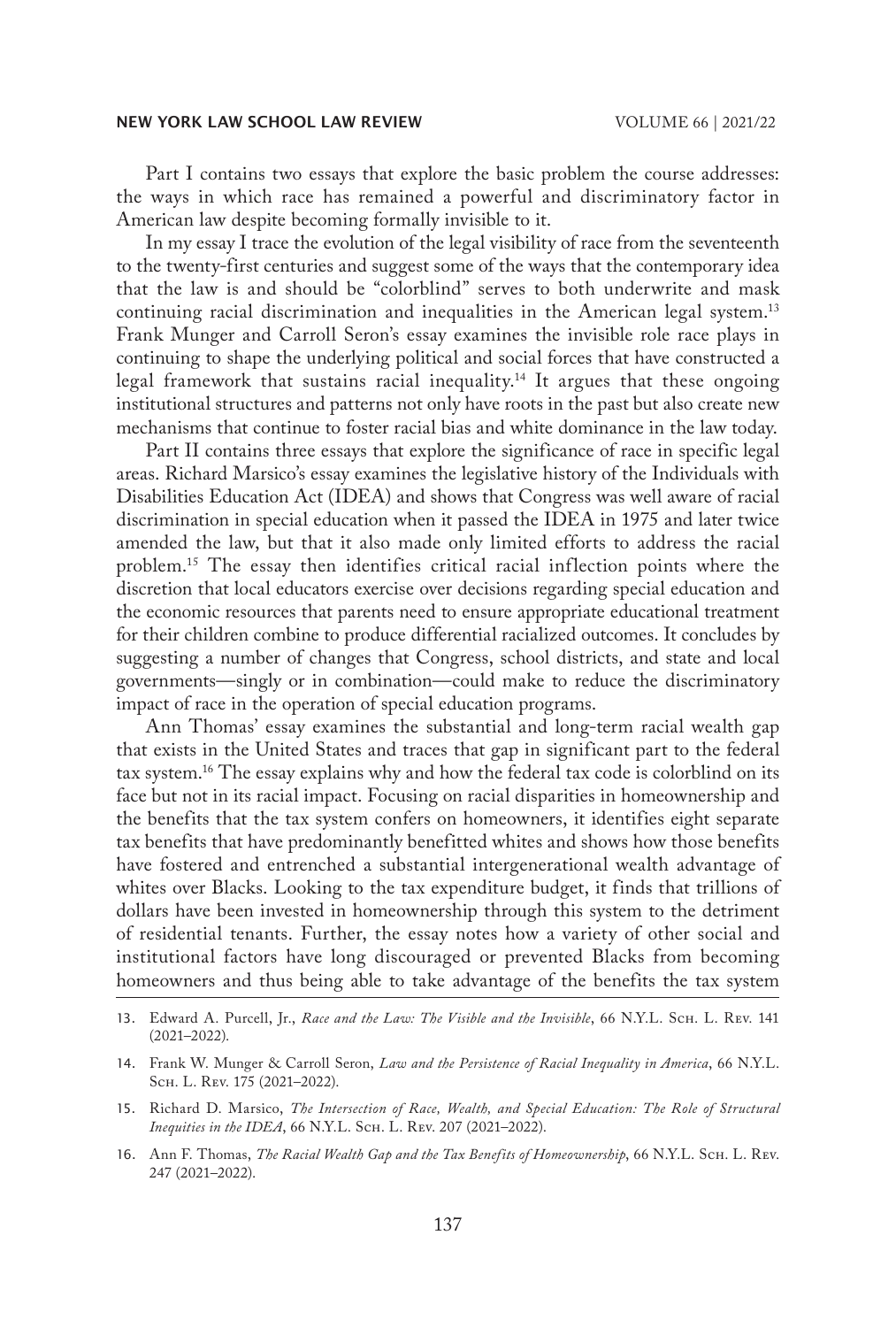offers. The essay concludes with several proposals for reform that would help bring greater racial equality to the tax code.

Lenni Benson's essay explores the role of race and color in American immigration law and history.<sup>17</sup> It contrasts the way that law and popular attitudes welcomed immigrants regarded as "white" while harshly restricting those regarded as "nonwhite." The essay traces changes in the formal law from 1790 when Congress limited citizenship to "white" people through the overtly racist restrictions that marked immigration law well into the twentieth century. Then, noting how the formal law abandoned explicitly racial restrictions and became "colorblind" in the second half of the twentieth century, it explains how new legal, conceptual, and administrative techniques developed and allowed government officials to continue to restrict immigrants from disfavored countries whose populations are predominantly darkskinned. It concludes by warning of the dangers that racially discriminatory exclusionary laws and practices—especially recent mass governmental deportation campaigns—pose for all Americans.

Part III contains two essays that focus more particularly on how two professors deal with racial issues in their individual class sessions. Richard Chused's essay describes his class on land-use planning with a particular focus on zoning laws and regulations.18 It demonstrates how an ostensibly neutral regulatory system operates in ways that hide the nation's racist history while continuing to bring racially discriminatory results. The class explores the racial origins of zoning, how those origins became embedded in zoning practices that created segregated housing patterns, and contemporary efforts to develop possible antidotes. Students learn how the continuation of segregated housing patterns today find their roots in a centuryold zoning practice involving the combination of government sponsored redlining, the racial biases and economic interests of the white real estate industry, and the proliferation of institutionally sponsored racial covenants that matured and ripened into a system that efficiently sustained segregated housing patterns.

Lynn Su's essay outlines a class exercise that she uses involving a hypothetical robbery of a victim who is a white woman and an accused perpetrator who is a Black male.19 It highlights a common inflection point in many criminal cases—the validity of eyewitness testimony in cross-racial identifications. The exercise is designed to awaken students to one of the specific ways that race plays a critical, if often overlooked, role in the criminal justice system and to encourage them to develop a habit of critical thinking about the impact of race and bias in legal practice.

Part IV concludes with two essays of a more general nature. Penelope Andrews' essay argues that the United States should establish a Commission on Recognition

<sup>17.</sup> Lenni B. Benson, *Seeing Immigration and Structural Racism: It's Where You Put Your Eyes*, 66 N.Y.L. Sch. L. Rev. 277 (2021–2022).

<sup>18.</sup> Richard Chused, *Strategic Thinking About Racism in American Zoning*, 66 N.Y.L. Sch. L. Rev. 307 (2021–2022).

<sup>19.</sup> Lynn Su, *Unpacking the Teaching Potential of a Hypothetical Criminal Case Involving a Cross-Racial Eyewitness Identification*, 66 N.Y.L. Sch. L. Rev. 339 (2021–2022).